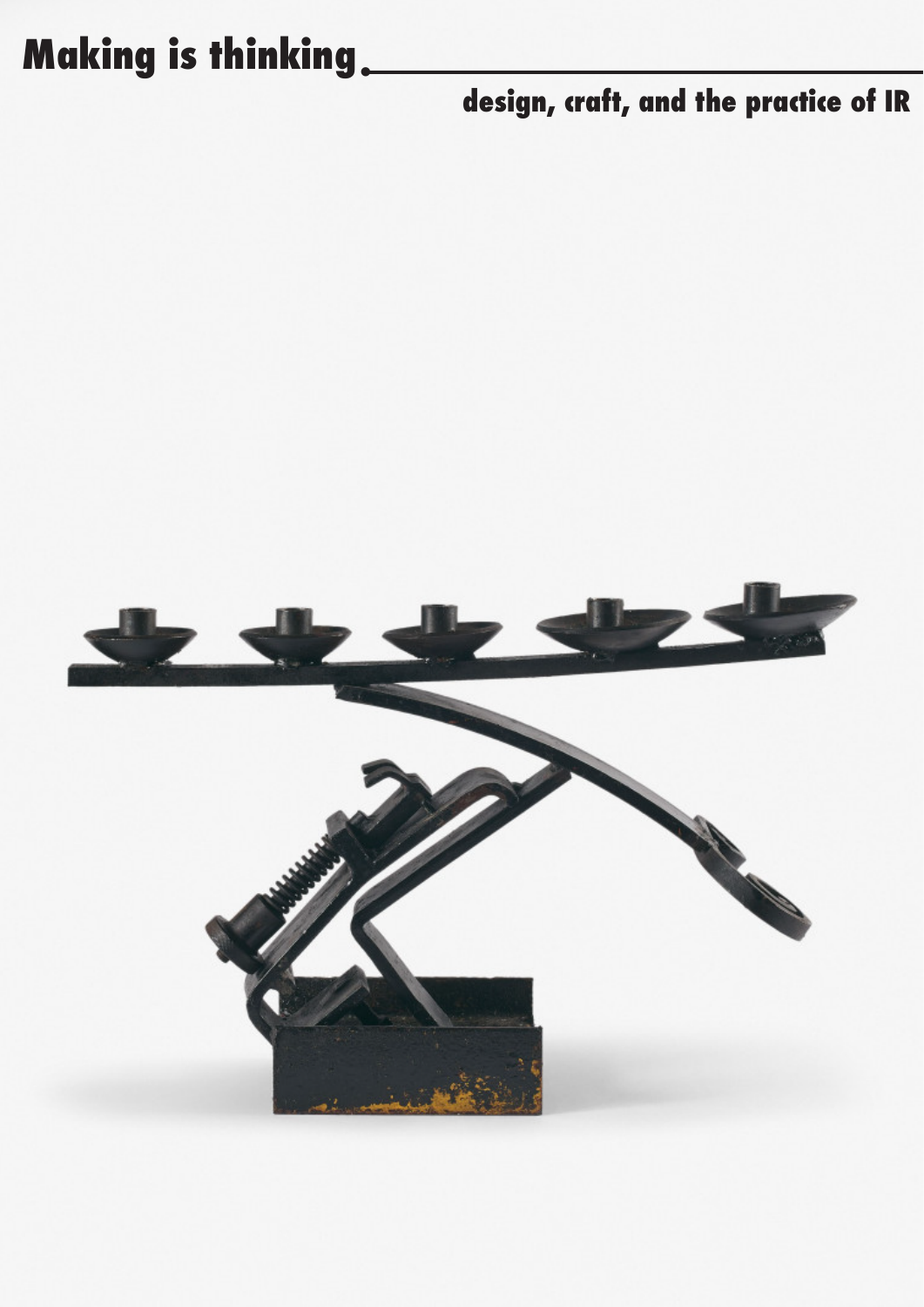## **Making is thinking:**

*Design, Craft, and the Practice of International Relations*

EWIS 2022 Call for Papers

| Conveners:                           |                                                                                                                                                                                                                     |                                                       |
|--------------------------------------|---------------------------------------------------------------------------------------------------------------------------------------------------------------------------------------------------------------------|-------------------------------------------------------|
| Jonathan Luke Austin<br>Anna Leander | The University of Copenhagen<br>The Graduate Institute, Geneva                                                                                                                                                      | $i$ la@ifs.ku.dk<br>anna.leander@graduateinstitute.ch |
|                                      | Can we practice the discipline of international relations differently? Beyond the privileging of the written<br>word, logos, and episteme? Why do so few scholars of IR design and disseminate computer algorithms. |                                                       |

word, logos, and episteme? Why do so few scholars of IR design and disseminate computer algorithms, architectural plans, audio-visual exhibitions, or other such fundamentally material and aesthetic objects? At one level, the answer to those questions if obvious. These things do not occur because we are not (for the most part) architects, computer scientists, or artists. The craft of IR is textual because our vocation is centred around the cerebral task of knowledge production, engaged with through a focus on conceptual sophistication, methodological experimentation, and external empirical inquiry (Sylvester 2013; Jahn 2016).

We ask these questions nonetheless under the intuition of Richard Sennett's (2008) injunction that *making is thinking*. In this view, any act of creating an object produces different forms of knowledge as we are forced to negotiate with forms of matter that possess distinct possibilities, limits, affects, histories, and capacities (Haraway 1991; Austin and Leander 2021). In the act of writing a text one learns something. In the act of moulding a clay pot one learns something different. And in the act of coding a computer programme, something still different is learned. The question at the core of this EWIS workshop is thus whether or not the discipline of IR is unnecessarily limiting the scope of its knowledge production, as well as the politicality of that knowledge, by remaining almost exclusively within the realm of textual making (Kittler 1996).

To explore that question, this workshop seeks to draw transdisciplinary inspiration from numerous fields – critical making/design, human-computer interaction, the digital humanities, visual culture, etc. – but address their implications for the global, international, pluriversal, or transnational foci of IR. In doing so, we hope to cultivate a discussion on how IR might begin to radically engage with the full gamut of material-aesthetic making. This might include a focus on textile, machinic, sensorial, synaesthetic, technological, digital, analogue, as well as the textual and visual, processes through which objects are made and influence world politics (Tickner and Querejazu 2021; Bleiker 2001; Weitzel 2018; Aradau, Blanke, and Greenway 2019).

Why engage in this discussion? IR now recognizes the importance of materiality, technology, affect, aesthetics, practice, and beyond in shaping the state of the world. In doing so, it has moved away from conceptualizing both knowledge and action as being produced in a cerebral realm, intersubjectively mediated through language. However, while it has studied these processes analytically, it has not reflected on the dramatic implications of those findings for its own praxis. If knowledge is constituted through a multiplicity of forms of making, then it seems logical that IR move to expand the scope of its material-aesthetic praxis *both* in order to increase the scope of its knowledge and to ensure it remains relevant to society and politics.

As such, we invite possible contributors to this workshop to present work that explores the relationships between design, craft, making, and the practice of international relations. We especially encourage contributions that do so from a productive perspective, with the goal of moving away from the critique of these tasks as they are currently practiced by a multitude of actors and towards speculatively imagining their alternative applications within world politics. More specifically, we invite contributions that address any of the following questions, or related themes:

- 1. Why should we begin expanding the praxis of IR into distinct forms of material-aesthetic making? What would be gained, scientifically, politically, and socially, from doing so?
- 2. What can the discipline of International Relations (very broadly conceived) actively contribute to the task of making international things? Put differently, what unique forms of knowledge and expertise would be injected into distinct forms of making if this were to occur?
- 3. How responsible are we for engaging in that task? Are we societally obligated to inject the knowledge we have of the world into acts of material-aesthetic making? And/or are we required to make this move in order to maintain the continued relevance of scholarly knowledge in the future?

We equally encourage contributions that practically-empirically explore work expanding the reach of IR's praxis into different forms of making, including experiments into visual, computational, mechanical, craftbased, and other forms of making conducted with a focus on global, international, or transversal dilemmas.